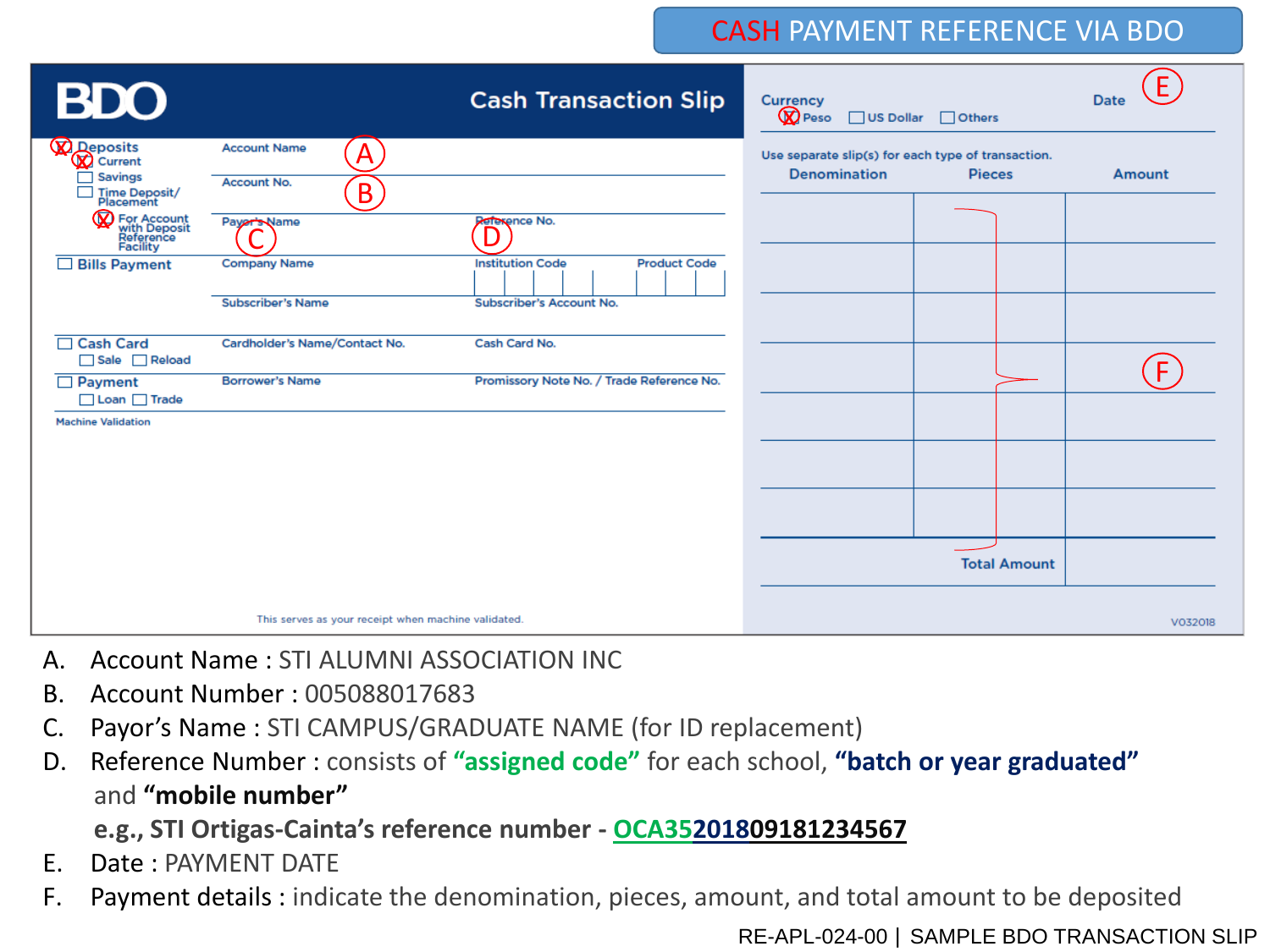# SAMPLE FILLED-OUT CASH TRANSACTION SLIP

| <b>BDO</b>                                                                 | <b>Cash Transaction Slip</b>                                                                                                                                                                         | <b>Currency</b><br>$\Box$ Others<br><b>Peso</b><br>$\Box$ US Dollar                        | Date 10/17/18 |
|----------------------------------------------------------------------------|------------------------------------------------------------------------------------------------------------------------------------------------------------------------------------------------------|--------------------------------------------------------------------------------------------|---------------|
| <b>Deposits</b><br>Current<br><b>Savings</b><br>Time Deposit/<br>Placement | <b>Account Name</b><br><b>STI ALUMNI ASSOCIATION INC</b><br>Account No.                                                                                                                              | Use separate slip(s) for each type of transaction.<br><b>Denomination</b><br><b>Pieces</b> | Amount        |
| <b>W</b> For Account<br>with Deposit<br>Reference<br>Facility              | 005088017683<br>Reference No.<br>Payor's Name<br>OCA35201809181234567<br><b>ORTIGAS CAINTA</b>                                                                                                       | $\overline{2}$<br>1,000                                                                    | 2,000         |
| $\Box$ Bills Payment                                                       | <b>Institution Code</b><br><b>Company Name</b><br><b>Product Code</b><br><b>SCHOOL CODE</b><br><b>BATCH 2018</b><br><b>Subscriber's Account No.</b><br><b>Subscriber's Name</b><br><b>MOBILE NO.</b> | 500                                                                                        | 500           |
| □ Cash Card<br>Sale Reload                                                 | Cardholder's Name/Contact No.<br>Cash Card No.                                                                                                                                                       |                                                                                            |               |
| $\Box$ Payment<br>$\Box$ Loan $\Box$ Trade                                 | <b>Borrower's Name</b><br>Promissory Note No. / Trade Reference No.                                                                                                                                  |                                                                                            |               |
| <b>Machine Validation</b>                                                  |                                                                                                                                                                                                      |                                                                                            |               |
|                                                                            |                                                                                                                                                                                                      |                                                                                            |               |
|                                                                            |                                                                                                                                                                                                      |                                                                                            |               |
|                                                                            |                                                                                                                                                                                                      | <b>Total Amount</b>                                                                        | 2,500         |
|                                                                            | This serves as your receipt when machine validated.                                                                                                                                                  |                                                                                            | V032018       |

### **Reminders for CASH transaction:**

- a. Accomplished "**Cash Transaction Slip**" in duplicate copies
	- 1st Copy –Bank copy 2nd Copy –Client's copy
- b. Account name is **STI Alumni Association Inc**
- c. Account number is **005088017683**
- d. Make sure to fill all applicable items with **accurate information** to avoid inconvenience
- e. Special characters are NOT allowed on **Payor's** and **Reference Numbers Fields**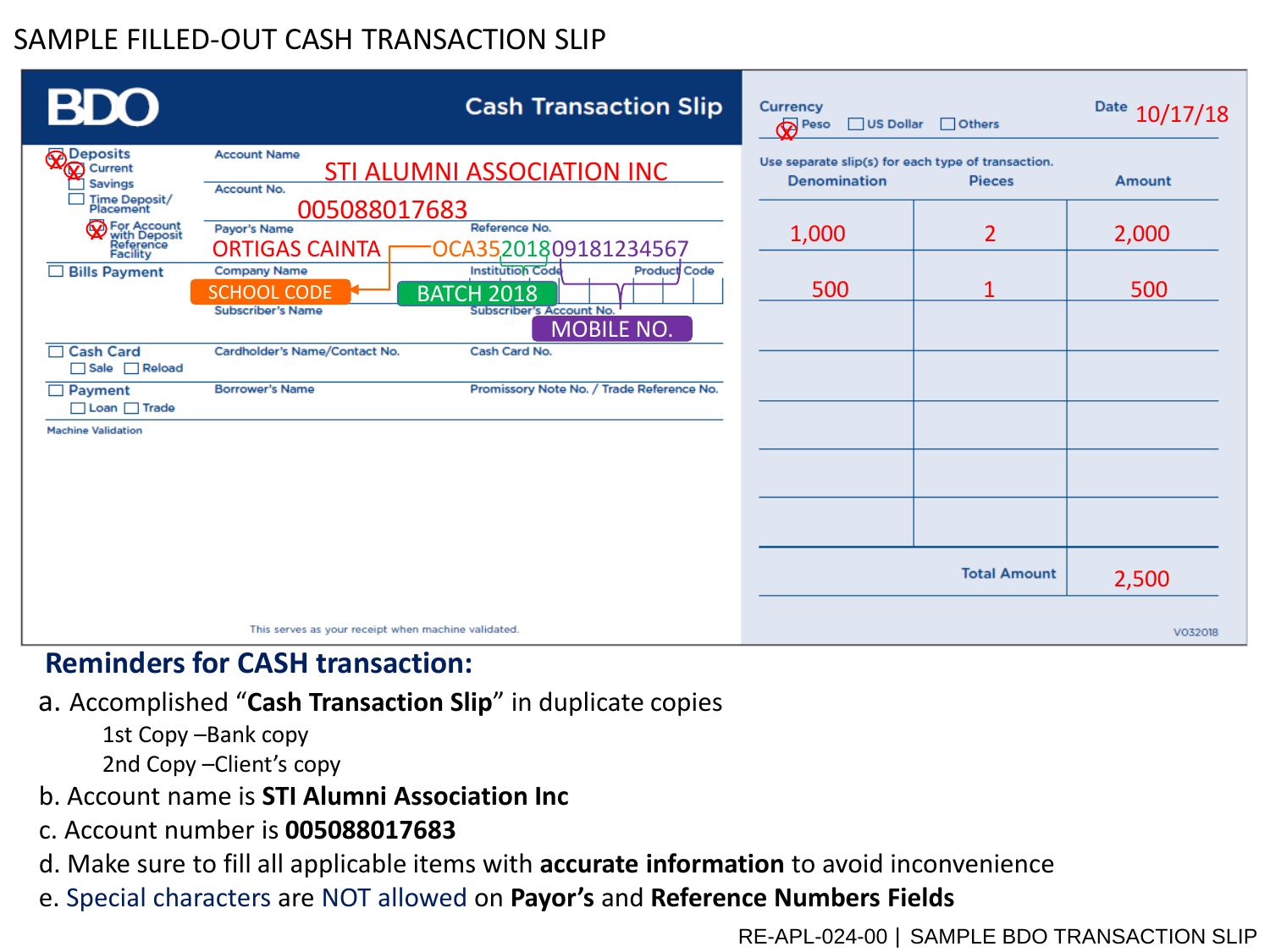### CHECK PAYMENT REFERENCE VIA BDO

| BD                                                                                        |                                                     | <b>Check Transaction Slip</b>                  | <b>Currency</b><br><b>Q</b> Peso<br>US Dollar Others              |                                   | Date    |
|-------------------------------------------------------------------------------------------|-----------------------------------------------------|------------------------------------------------|-------------------------------------------------------------------|-----------------------------------|---------|
| <b>D</b> eposits<br><b>W</b> Current<br>$\sqsupset$ Savings<br>Time Deposit/<br>Placement | <b>Account Name</b><br>A                            |                                                | $\Box$ Local $\Box$ On-us                                         | $\Box$ Others<br>M <sub>CDD</sub> |         |
|                                                                                           | <b>Account No.</b><br>$\mathsf B$                   |                                                | Use separate slip(s) for each type of transaction.<br>Bank/Branch | <b>Check No.</b>                  | Amount  |
| <b>D</b> For Account<br>with Deposit<br>Reference<br>Facility                             | Payor's Name                                        | Reference No.                                  |                                                                   |                                   |         |
| $\Box$ Bills Payment                                                                      | <b>Company Name</b>                                 | <b>Institution Code</b><br><b>Product Code</b> |                                                                   |                                   |         |
|                                                                                           | <b>Subscriber's Name</b>                            | <b>Subscriber's Account No.</b>                |                                                                   |                                   |         |
| $\Box$ Payment<br>Loan Trade                                                              | <b>Borrower's Name</b>                              | Promissory Note No. / Trade Reference No.      |                                                                   |                                   | F.      |
| <b>Machine Validation</b>                                                                 |                                                     |                                                |                                                                   |                                   |         |
|                                                                                           |                                                     |                                                |                                                                   |                                   |         |
|                                                                                           |                                                     |                                                |                                                                   |                                   |         |
|                                                                                           |                                                     |                                                |                                                                   | <b>Total Amount</b>               |         |
|                                                                                           | This serves as your receipt when machine validated. |                                                |                                                                   |                                   | V032018 |

- A. Account Name : STI ALUMNI ASSOCIATION INC
- B. Account Number : 005088017683
- C. Payor's Name : STI CAMPUS/GRADUATE NAME (for ID replacement)
- D. Reference Numbers: consists of **"assigned code"** for each school, **"batch or year graduated"** and **"mobile number"**

**e.g., STI Ortigas-Cainta's reference number - OCA35201809181234567**

- E. Date : PAYMENT DATE
- F. Payment details : indicate the bank/branch, check no., amount, and total amount to be deposited